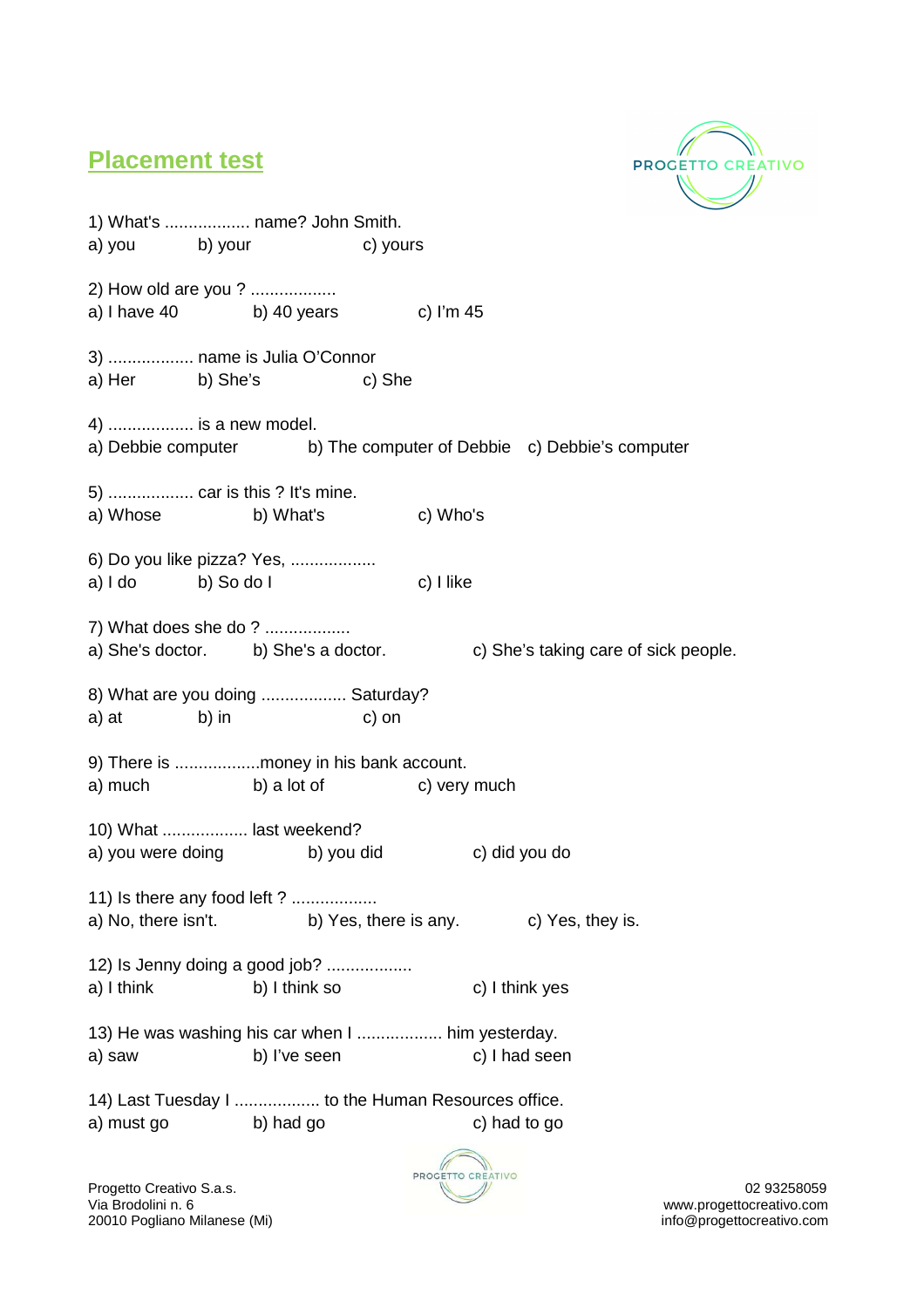15) She .................. a big house in the country. a) had got b) have got c) has got 16) How many people .................. in your class? a) are they b) are there c) is 17) My favourite actors are Brad Pitt and Johnny Depp but Claire doesn't like .................. at all. a) they b) them c) it 18) What time is it .................. ? a) A quarter past nine b) Ten and a quarter c) Nine and a quarter 19) I get up at 8 o'clock .................. morning. a) on the b) of the c) in the 20) .................. you ever been to New York? a) Did b) Do c) Have 21) What were you doing at 10 last night? I .................. dinner a) was cooking b) cooked c) cooking 22) What time .................. during the week? a) do you usually wake up b) do you wake up usually c) usually you wake up 23) How much .................. where you live? a) do cost houses? b) does houses cost c) do houses cost 24) I'm afraid I haven't got .................. a) pencils b) a pencils c) any pencils 25) Would you mind .................. the door? a) close b) closing c) you close 26) I don't think his salary is .................. than mine. a) more bad b) worse c) badder 27) Their products are.................. on the market. a) the cheaper b) cheapest c) the cheapest 28) She passed her English exam very .................. a) easily b) easier c) good 29) I wish .................. here a) you would be b) you was c) you were 30) She came to Britain ..................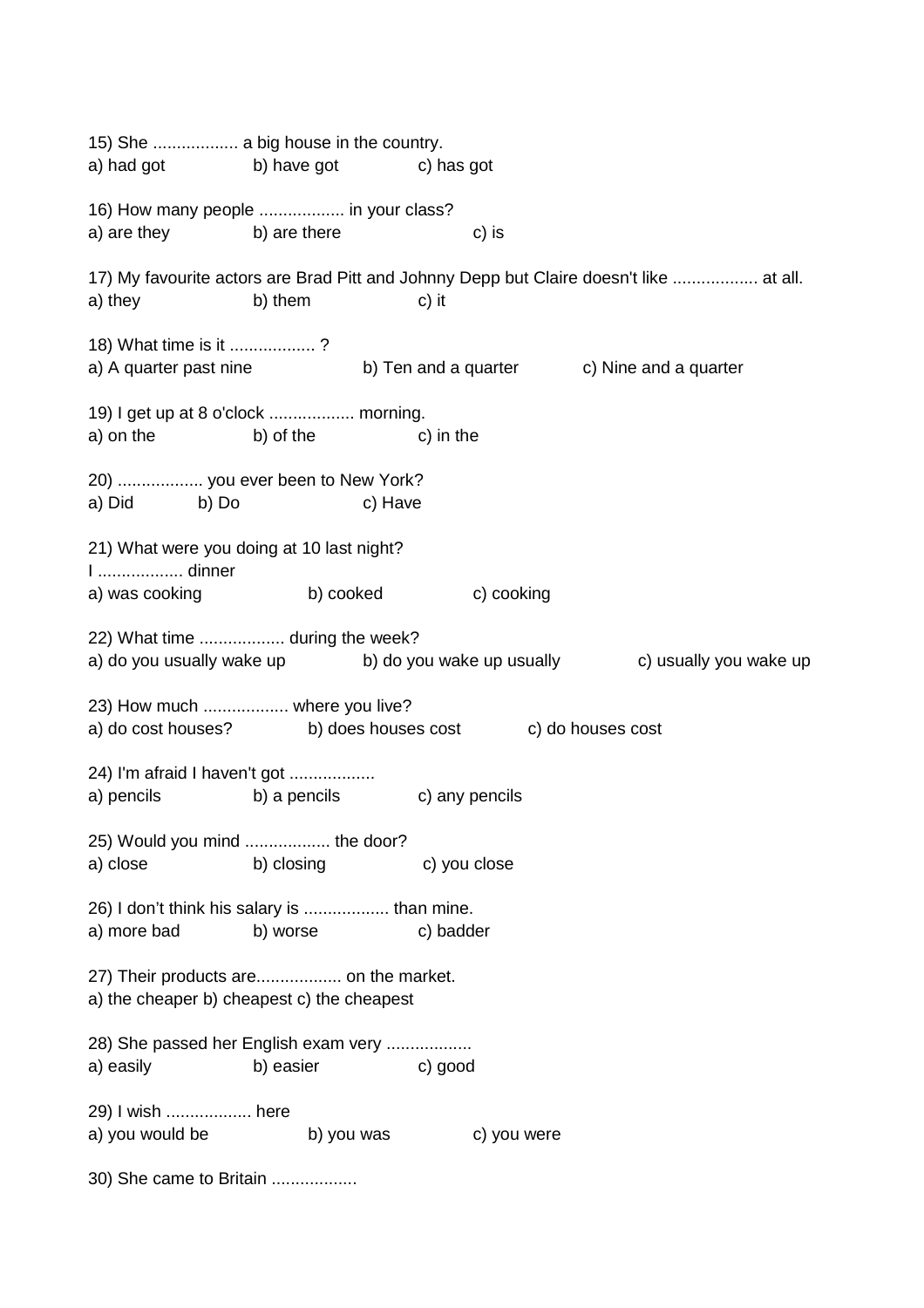a) since five days b) five days before c) five days ago 31) When they came in, their colleagues .................. for 20 minutes. a) had been waiting b) have been waiting c) were waiting 32) When Julie arrived, her son .................. his homework. a) already finished b) had already finished c) had finished already 33) I'm sorry. I haven't done my report .................. a) up to now b) until the moment c) yet 34) It's the best film .................. You should go and see it. a) I ever saw b) I've ever seen c) I've never seen 35) I .................. my driving licence since 2001. a) have had b) am having c) have 36) My friend doesn't speak Spanish. ………………. a) Neither do I b) Either do I c) Me too 37) It's time .................. some work. a) you did b) you would c) you have done 38) She asked him how happy .................. a) was he b) is he c) he was 39) My friend let .................. his mobile phone yesterday. a) me borrowing b) me to borrow c) me borrow 40) You .................. open the door before the train gets into the station. It's very dangerous. a) must b) mustn't c) should 41) You .................. show your passport if you want to board the plane a) have to b) is supposed to c) don't have 42) I .................. smoking last year, but I didn't. a) ought to have given up b) ought to give up c) ought given up 43) I'm .................. the film next week. a) looking forward to watch b) looking forward to watching c) looking forward watch 44) This book is exciting. It's .................. a) worth to read b) worth reading c) worth for reading 45) I find it difficult .................. an essay.



Progetto Creativo S.a.s. 02 93258059 www.progettocreativo.com

20010 Pogliano Milanese (Mi) info@progettocreativo.com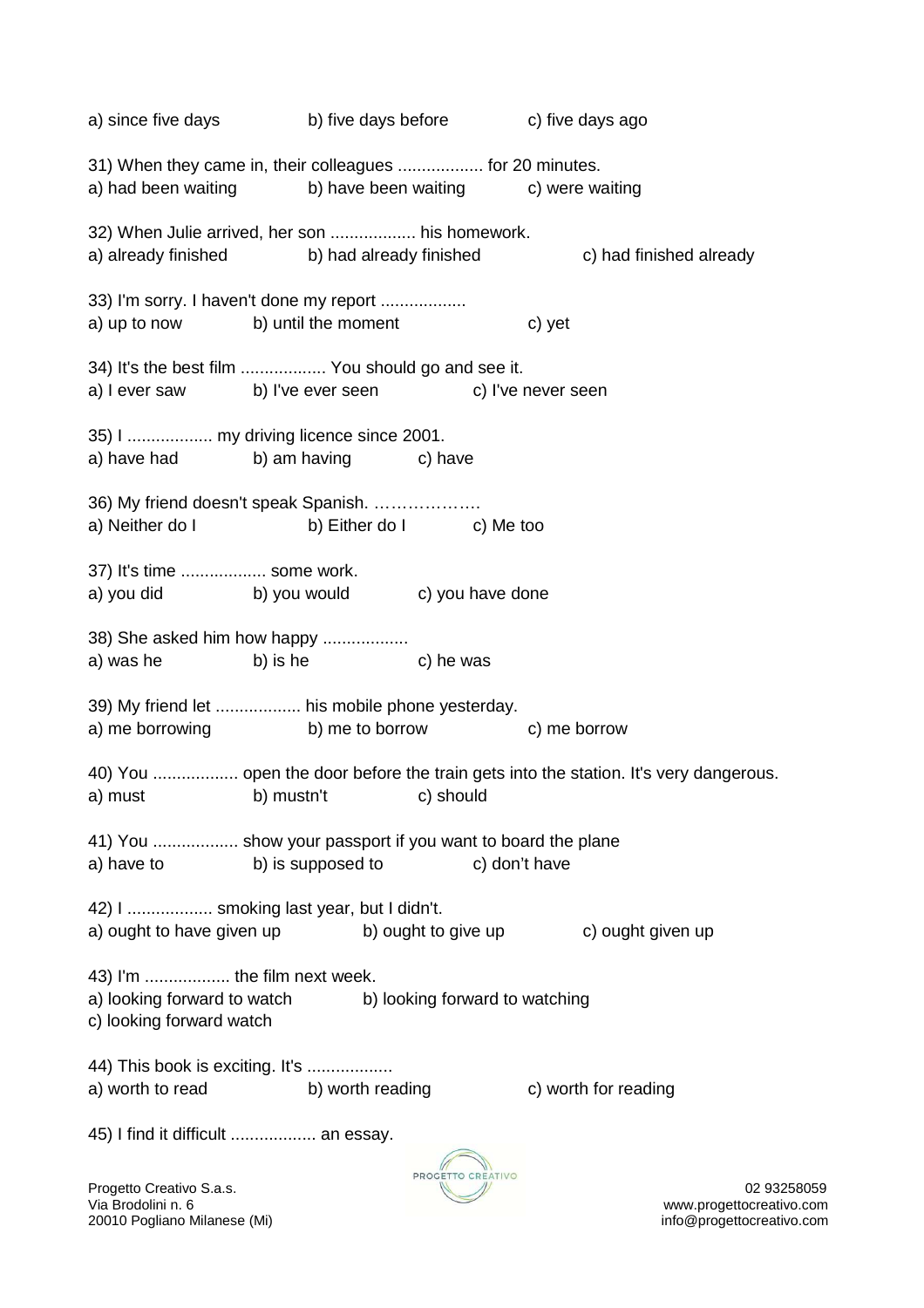a) about writing b) to write c) writing 46) What will you do when .................. your studies? a) you finish b) you'll finish c) you've finished 47) My bedroom is dirty and the service is poor, .................. a complaint! a) I make b) I'll make c) I'm making 48) Why don't we have a party at .................. ? a) my home b) my house c) mine's 49) The company I work for is ………………. in Manhattan. a) looked b) based c) spaced 50) He asked me .................. on holiday. a) what did I do b) what I did c) what did I 51) If he hadn't known the boss, he .................. the job. a) wouldn't got b) wouldn't have got c) wouldn't has got 52) I .................. a speech at the conference next week. a) am holding b) will hold c) hold 53) It's now 9 o'clock and the train .................. arrive at 8:15. a) must b) had to c) was due to 54) Los Angeles .................. on September 4, 1781, by Spanish governor Felipe de Neve. a) are founded b) was founded c) is founded 55) I think more and more people .................. English in the future. a) speak b) are speaking c) will speak 56) They don't like him at all. He treats them .................. they were children. a) as if b) in case c) although 57) If you don't want to burn yourself you .................. lie in the sun all day. a) won't b) don't c) shouldn't 58) I haven't heard from John for ages. I wonder ................. a) what he do b) what he does c) what does he 59) You look so tired, ..................? a) have you run b) did you run c) do you run 60) Her face is so red and her cheeks wet: .................. a) she is crying b) she must have cried c) she could cry.